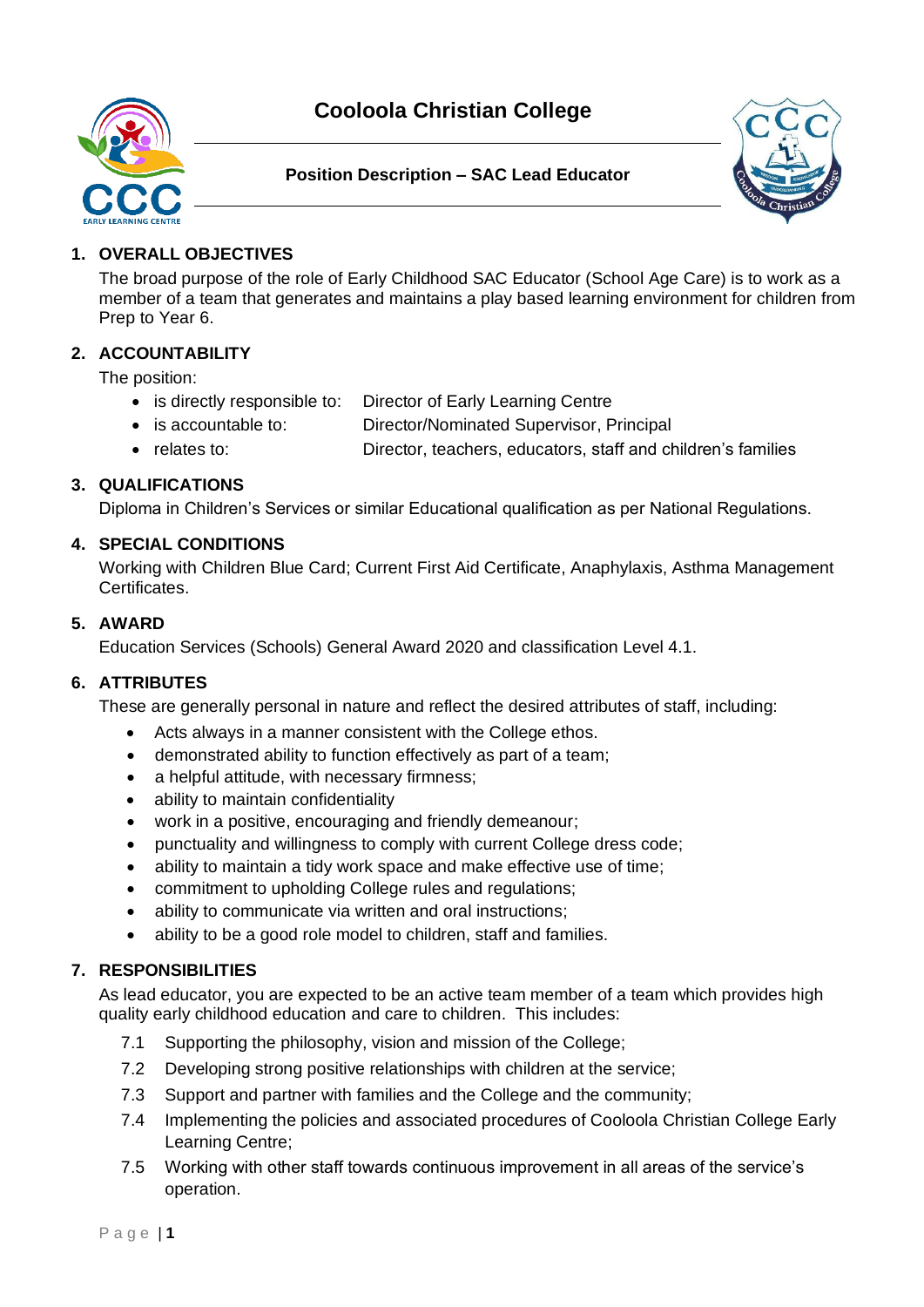- 7.6 Ensuring the atmosphere within the SAC Program is positive and caring at all times;
- 7.7 Ensure that all sign in / out procedures are carried out correctly, including collections by authorised persons;
- 7.8 Prepare and serve Afternoon Tea as required, ensuring it is both interesting and nutritious;
- 7.9 Encourage and model good manners and respect;
- 7.10 Maintain patience when dealing with difficult issues or behaviour problems that arise. Quickly report / pass to the Director unresolved issues;
- 7.11 Ensure all equipment is accounted for at the end of the day and that all equipment is in good working order. Report to the Director any damages or unaccounted for pieces of equipment;
- 7.12 Deliver the recreational program by:-
	- Planning the program
	- Joining in / supervising the activities with the children
	- Be aware of children with special needs and allergies
	- Implement behaviour management strategies
	- Attending all staff meetings and in-service training
	- Refer all enquiries or parent concerns to the Director
- 7.13 Maintain professional conduct at all times;
- 7.14 Be well-informed in relation to responsibilities under the Commission for Children and Young People Act 2000 and revision 2008;
- 7.15 As per National Quality Standards, assume an equal share of the cleaning duties within the centre.

# **8. KEY ACCOUNTABILITIES**

- 8.1 Work in accordance with the requirements of the Education and Care Services National Law (Qld) 2011, Education and Care Services National Regulations 2021 and the National Quality Standard for Early Education and Care; the Child Protection Act 1999, and child protection legislation, WH&S legislation and requirements;
- 8.2 Work in accordance with the Code of Ethics of Early Childhood Australia;
- 8.3 Implement the Centre's philosophy in undertaking all other duties;
- 8.4 Work in accordance with the policies and associated procedures of Cooloola Christian College Early Learning Centre;
- 8.5 Provide ongoing support and assistance to other staff in all areas of service operation especially in maintaining a safe clean and healthy environment.

# **9. WORKPLACE HEALTH & SAFETY**

The position is responsible to:

- Comply with the WHS policy, safe work procedures, instructions and rules, particularly in the correct use of equipment;
- Identify any unsafe behaviour, or unsafe or unhealthy conditions, and report these to the person's supervisor;
- Adopt risk management strategies to minimise the risk of injury to people and property in the workplace;
- Be responsible for own health and safety and that of others in the workplace who may be affected by his/her acts or omissions at work;
- Cooperate with his/her Principal or other person so far as is reasonably practicable to enable compliance with any requirements under the Queensland Work Health and Safety Act 2011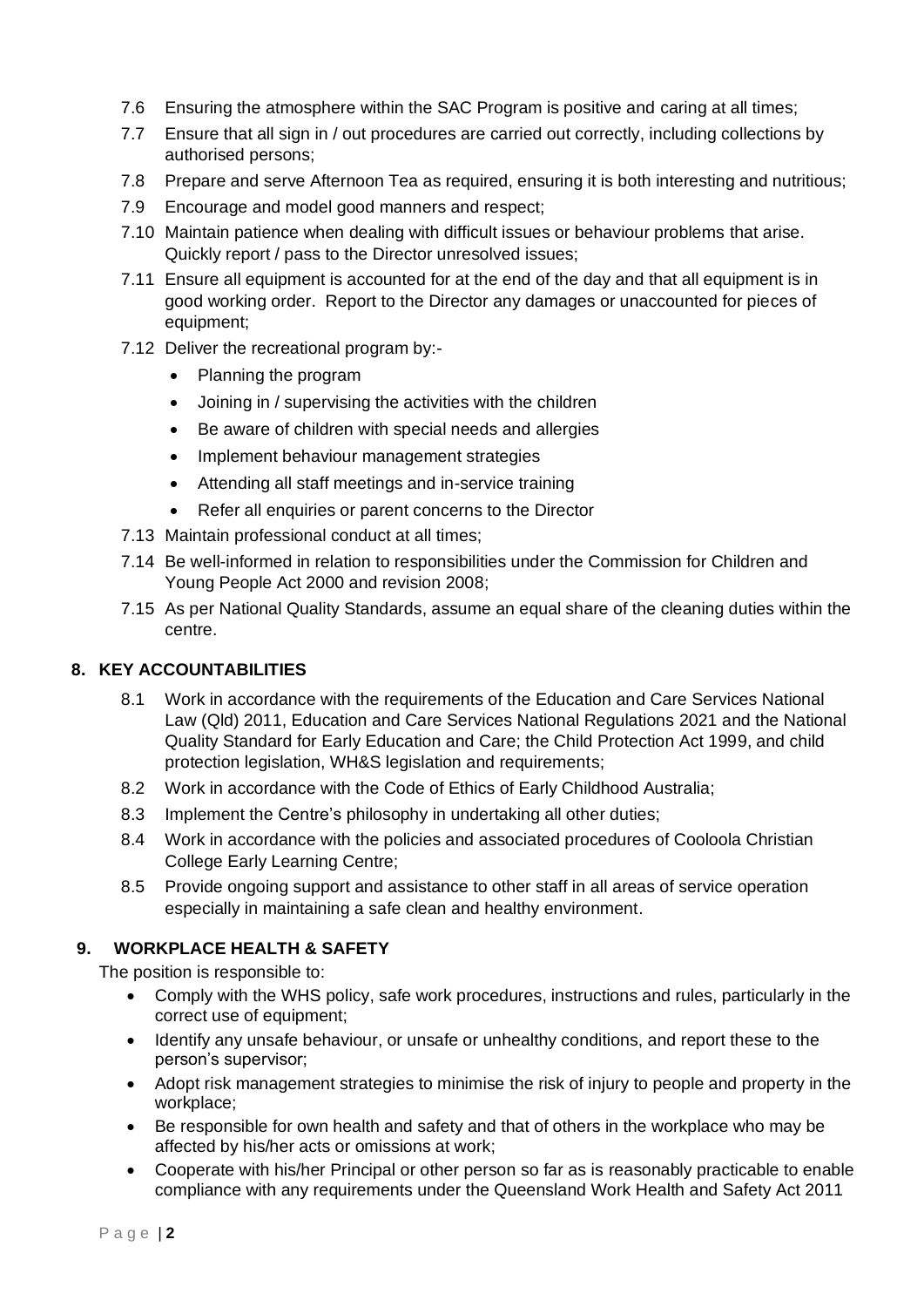and Work Health and Safety Regulation 2011 or other legislation that is imposed in the interests of health, safety and welfare on any person;

- Cooperate, so far as is reasonably practicable, with any consultation process undertaken for the health and safety of all persons in the workplace;
- Attend WHS information, instruction and training opportunities, as provided, and apply learning;
- Co-operate in the annual OHS auditing process.

## **10. REFERENCE DOCUMENTS**

- Letter of Appointment
- Early Learning Centre Staff Handbook
- Workplace Health & Safety Manual
- CCC Early Learning Centre Policies:
	- o 40.1 Educational Program Policy
		- o 40.2 Health & Safety Policy
		- o 40.3 Physical Environment Policy
		- o 40.4 Staffing Policy
		- o 40.5 Relationships with Children Policy
		- o 40.6 Collaborative Partnerships Policy
		- o 40.7 Leadership & Management Policy
- Responsibilities as per the National Quality Standard (see attached)

## **11. APPRAISAL & REVIEW**

A probation period of 6 months applies to this position and a Performance Review will be completed with the employee prior to the expiry of that period. Thereafter, a Performance Review will be completed annually.